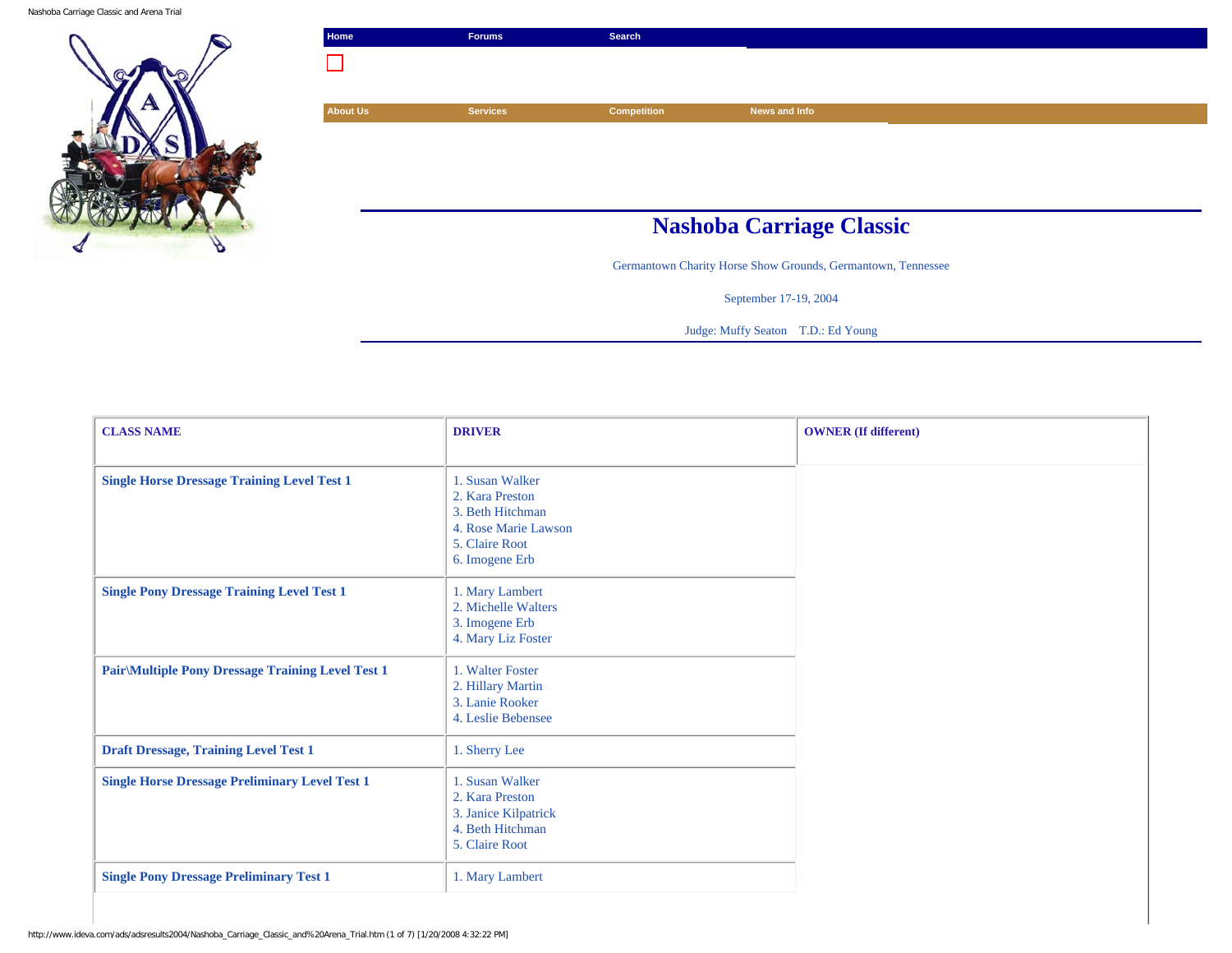| <b>Arena Driving Trial Single Horse Dressage Preliminary</b><br><b>Level Test 1</b> | 1. Anne Snowden                                                                                                        |
|-------------------------------------------------------------------------------------|------------------------------------------------------------------------------------------------------------------------|
| <b>Arean Driving Trial Single Pony Dressage Preliminary</b><br><b>Level Test 1</b>  | 1. Michelle Walters<br>2. Wanda Chancellor<br>3. Janice Kilpatrick<br>4. Andrew Foster<br>5. Ann Kimberlin             |
| <b>Arena Driving Trial Multiples Dressage Preliminary Level</b><br><b>Test 1</b>    | 1. Leslie Bebensee                                                                                                     |
| <b>Arena Driving Trial Single Horse Obstacles</b>                                   | 1. Bob Martin<br>2. Anne Snowden                                                                                       |
| <b>Arena Driving Trial Single Pony Obstacles</b>                                    | 1. Michelle Walters<br>2. Andrew Foster<br>3. Wanda Chancellor<br>4. Janice Kilpatrick                                 |
| <b>Arena Driving Trial Multiples Obstacles</b>                                      | 1. Leslie Bebensee                                                                                                     |
| <b>Single Horse Turnout</b>                                                         | 1. Janice Kilpatrick<br>2. Ardeth Obenauf<br>3. Beth Hitchman<br>4. Susan Walker<br>5. Kara Preston<br>6. Claire Root  |
| <b>Single Pony Turnout</b>                                                          | 1. Brooke Newell<br>2. Vickie Geny<br>3. Michelle Walters<br>4. Mary Lambert<br>5. Imogene Erb<br>6. Ruth Wilburn      |
| <b>Single Horse Reinsmanship</b>                                                    | 1. Aredeth Obenauf<br>2. Susan Walker<br>3. Janice Kilpatrick<br>4. Kara Preston<br>5. Claire Root<br>6. Beth Hitchman |
| <b>Single Pony Reinsmanship</b>                                                     | 1. Mary Lambert<br>2. Ruth Wilburn<br>3. Ann Kimberlin<br>4. Vickie Geny<br>5. Brooke Newell<br>6. Michelle Walters    |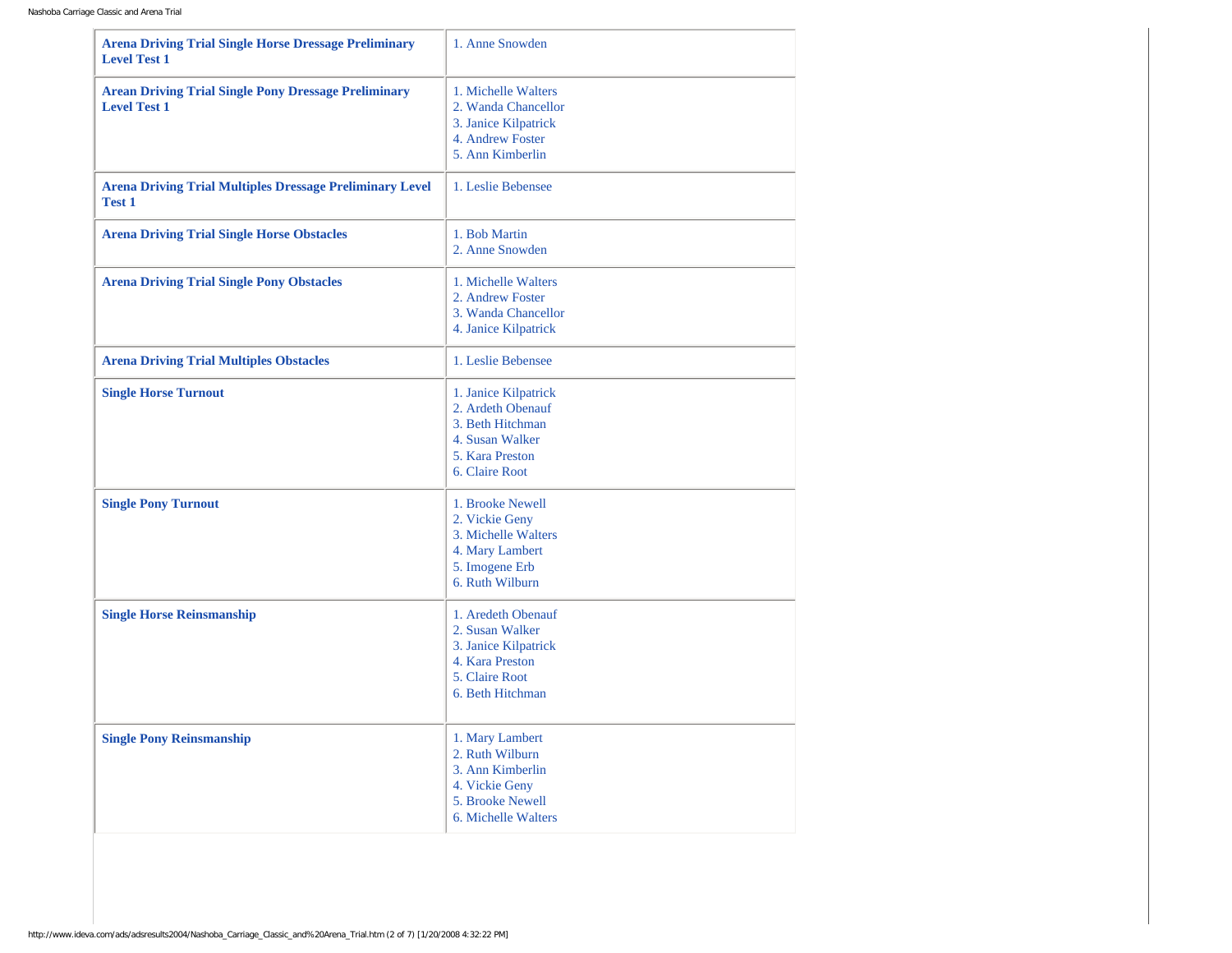| <b>Novice Turnout</b>                         | 1. Imogene Erb<br>2. Danielle Nadeau<br>3. Sue Lyon<br>4. Jeanettte Hairslip<br>5. Lisa Seaburg<br>6. Mary Liz Foster |
|-----------------------------------------------|-----------------------------------------------------------------------------------------------------------------------|
| <b>Novice Reinsmanship</b>                    | 1. Jeanette Haislip<br>2. Lisa Seaburg<br>3. Danielle Nadeau<br>4. Sue Lyon<br>5. Mary Liz Foster<br>6. Imogene Erb   |
| <b>VSE Turnout</b>                            | 1. Anna Elizabeth Turnipseed<br>2. Patty Wood<br>3. Kay Calandruccio<br>4. Valerie Foster                             |
| <b>VSE Reinsmanship</b>                       | 1. Patty Wood<br>2. Kay Calandruccio<br>3. Anna Elizabeth Turnipseed<br>4. Valerie Foster                             |
| <b>Draft Turnout</b>                          | 1. Anne Snowden<br>2. Sherry Lee<br>3. Sam Garner                                                                     |
| <b>Draft Reinmanship</b>                      | 1. Anne Snowden<br>2. Sherry Lee                                                                                      |
| <b>Carriage Dog</b>                           | 1. Sue Lyon<br>2. Kay Calandruccio<br>3. Kelley Lawhorn<br>4. Valerie Foster<br>5. Patty Wood<br>6. Imogene Erb       |
| <b>Pair/Multiple Pony Turnout</b>             | 1. Walter Foster                                                                                                      |
| <b>Pair/Multiple Pony Reinsmanship</b>        | 1. Walter Foster                                                                                                      |
| <b>Arena Driving Trial Single Pony Cones</b>  | 1. Michelle Walters<br>2. Wanda Chancellor<br>3. Janice Kilpatrick<br>4. Ann Kimberlin<br>5. Andrew Foster            |
| <b>Arena Driving Trial Single Horse Cones</b> | 1. Anne Snowden<br>2. Sue Lyon<br>3. Bob Martin                                                                       |
| <b>Arena Driving Trial Multiples Cones</b>    | 1. Leslie Bebensee                                                                                                    |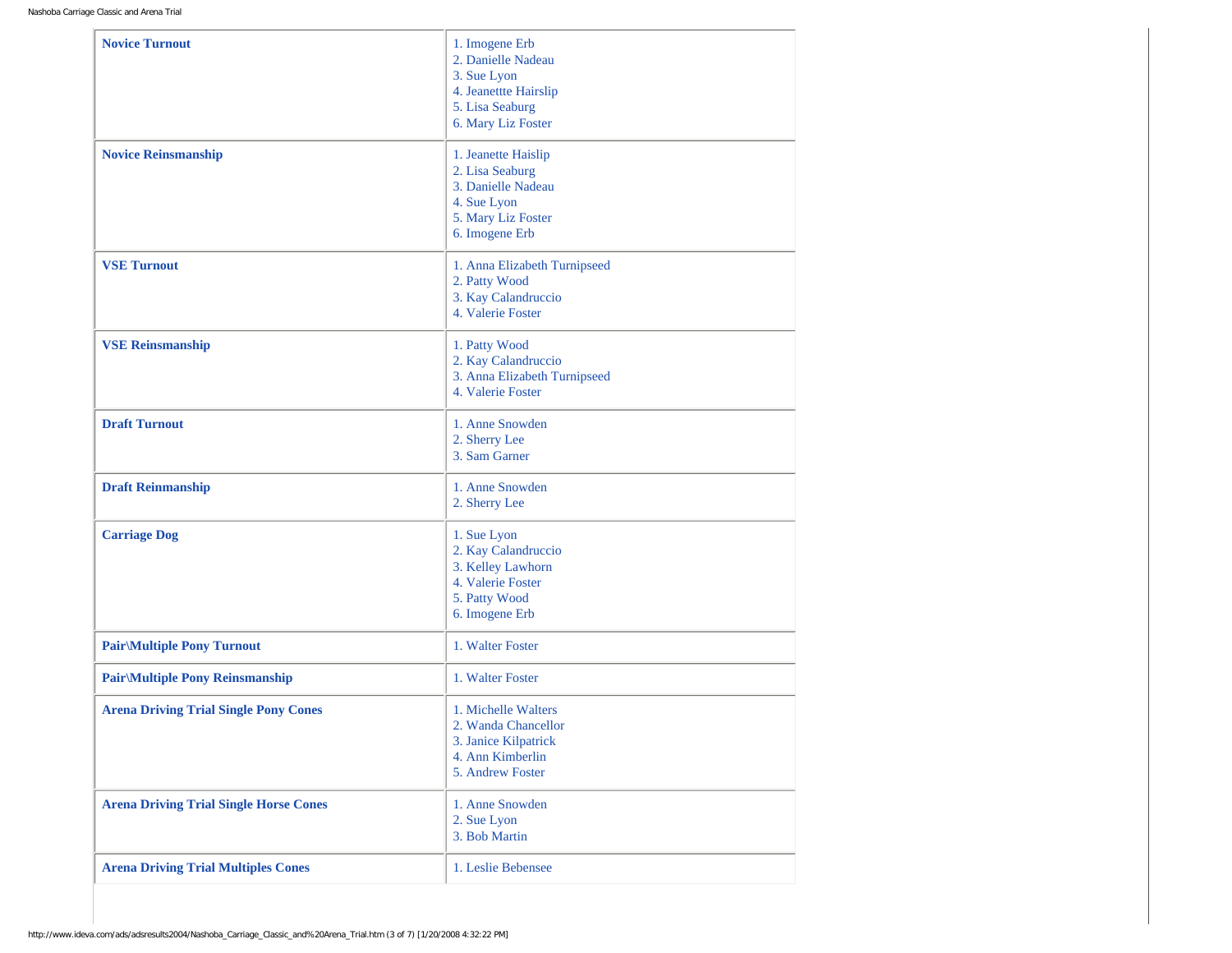| <b>Single Horse Draft Double Jeopardy</b>        | 1. Susan Walker<br>2. Beth Hitchman<br>3. Claire Root                                                                      |
|--------------------------------------------------|----------------------------------------------------------------------------------------------------------------------------|
| <b>Single Pony Double Jeopardy</b>               | 1. Mary Lambert<br>2. Brooke Newell<br>3. Mary Liz Foster                                                                  |
| <b>Pair</b> \Multiple Horse Pony Double Jeopardy | 1. Leslie Bebensee<br>2. Walter Foster<br>3. Lanie Rooker                                                                  |
| <b>Junior Novice VSE Double Jeopardy</b>         | 1. Kay Calandruccio<br>2. Anna Elixabeth Turnipseed<br>3. Rose Marie Lawson                                                |
| <b>Single Horse Scurry</b>                       | 1. Susan Walker<br>2. Kara Preston<br>3. Ardeth Obenauf<br>4. Janice Kilpatrick<br>5. Beth Hitchman<br>6. Kathryn Foster   |
| <b>Single Pony Scurry</b>                        | 1. Ruth Wilburn<br>2. Mary Lambert<br>3. Brooke Newell<br>4. Vickie Geny<br>5. Michelle Walters<br>6. Ann Kimberlin        |
| <b>Junior Novice VSE Scurry</b>                  | 1. Mary Liz Foster<br>2. Jeanette Haislip<br>3. Patty Wood<br>4. Kay Calandruccio<br>5. Lisa Seaburg<br>6. Danielle Nadeau |
| <b>Draft Scurry</b>                              | 1. Sherry Lee<br>2. Anne Snowden                                                                                           |
| <b>Pair</b> \ Multiple Pony Scurry               | 1. Leslie Bebensee<br>2. Walter Foster                                                                                     |
| <b>Single Horse Cross Country</b>                | 1. Susan Walker<br>2. Ardeth Obenauf<br>3. Janie Kilpatrick<br>4. Claire Root<br>5. Kathryn Foster<br>6. Beth Hitchman     |
| <b>Single Pony Cross Country</b>                 | 1. Ruth Wilburn<br>2. Brooke Newell<br>3. Michelle Walters<br>4. Ann Kimberlin<br>5. Imogene Erb                           |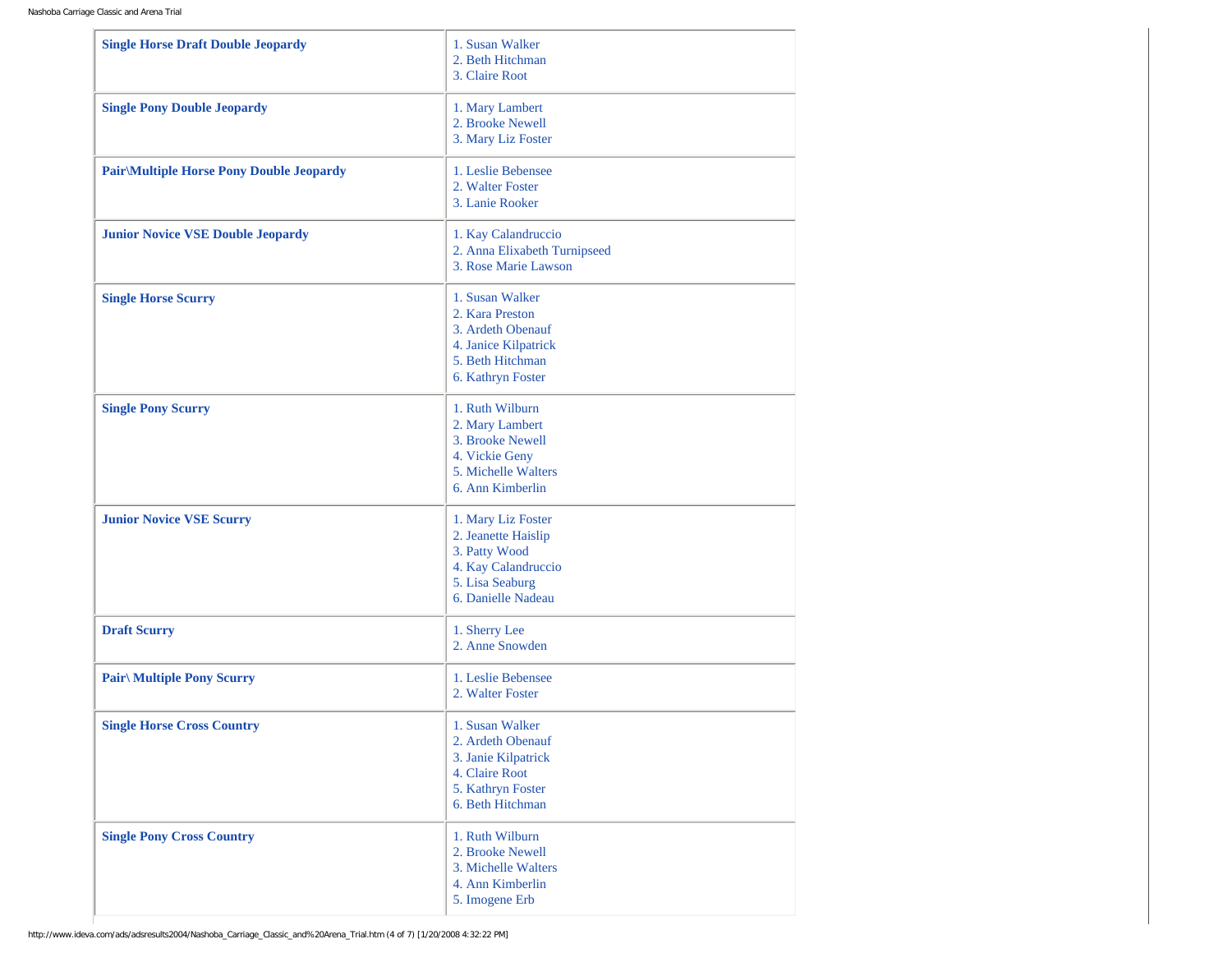| <b>Junior Novice VSE Cross Country</b>  | 1. Jeanette Haislip<br>2. Mary Liz Foster<br>3. Kay Calnadruccio<br>4. Kellye Lawhorn<br>5. Lisa Seaburg<br>6. Patty Wood      |
|-----------------------------------------|--------------------------------------------------------------------------------------------------------------------------------|
| <b>Draft Cross Country</b>              | 1. Sam Garner<br>2. Sherry Lee                                                                                                 |
| <b>Pair Multiple Pony Cross Country</b> | 1. Leslie Bebensee<br>2. Walter Foster                                                                                         |
| <b>Pair Multiple Pony Working</b>       | 1. Leslie Bebensee<br>2. Walter Foster                                                                                         |
| <b>Single Horse Working</b>             | 1. Susan Walker<br>2. Ardeth Obenauf<br>3. Kara Preston<br>4. Janice Kilpatrick<br>5. Beth Hitchman<br>6. Claire Root          |
| <b>Novice Working</b>                   | 1. Imogene Erb<br>2. Kelley Lawhorn<br>3. Jeanette Haislip<br>4. Mary Liz Foster<br>5. Danielle Nadeau<br>6. Rose Marie Lawson |
| <b>Junior Working</b>                   | 1. Meaghan Martin                                                                                                              |
| <b>VSE Working</b>                      | 1. Patty Wood<br>2. Kay Calandruccio<br>3. Anna Elixabeth Turnipseed                                                           |
| <b>Pair Multiple Pony Progressive</b>   | 1. Leslie Bebensee<br>2. Walter Foster                                                                                         |
| <b>Single Horse Progressive</b>         | 1. Claire Root<br>2. Kathryn Foster<br>3. Susan Walker<br>4. Kara Preston<br>5. Janice Kilpatrick<br>6. Ardeth Obenauf         |
| <b>Single Pony Progressive</b>          | 1. Ruth Wilburn<br>2. Michelle Walters<br>3. Vickie Geny<br>4. Ann Kimberlin<br>5. Brokke Newell<br>6. Mary Lambert            |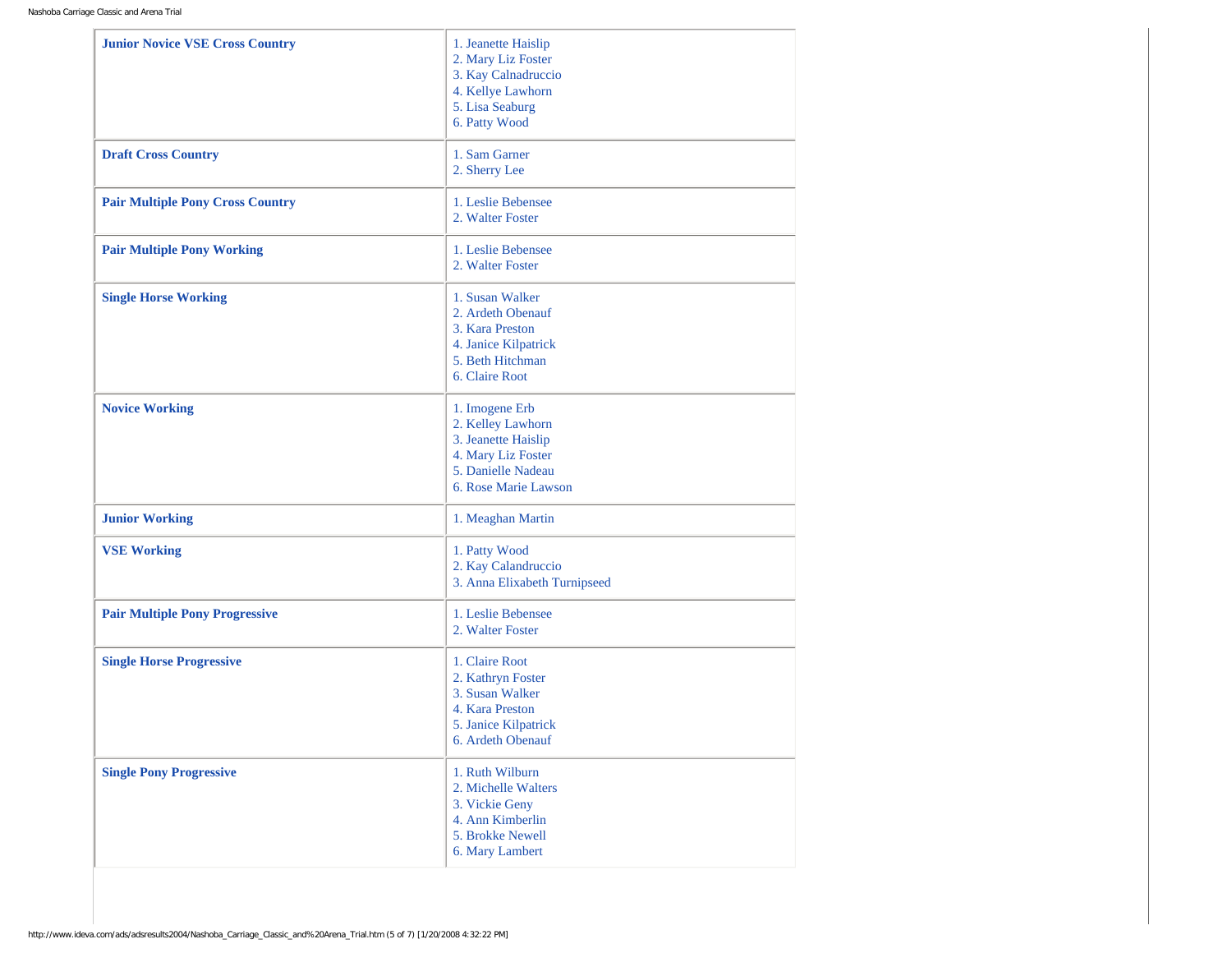| <b>Novice Junior Progressive</b>   | 1. Jeanette Haislip<br>2. Mary Liz Foster<br>3. Lisa Seaburg<br>4. Rose Marie Lawson<br>5. Danielle Nadeau<br>6. Meaghan Martin |
|------------------------------------|---------------------------------------------------------------------------------------------------------------------------------|
| <b>Draft Progressive</b>           | 1. Sherry Lee<br>2. Anne Snowden                                                                                                |
| <b>VSE Progressive</b>             | 1. Patty Wood<br>2. Anna Elizabeth Turnipseed<br>3. Kay Calandruccio                                                            |
| <b>Pair Multiple Pony Marathon</b> | 1. Walter Foster<br>2. Leslie Bebensee                                                                                          |
| <b>Single Horse Marathon</b>       | 1. Janice Kilpatrick<br>2. Kathryn Foster<br>3. Susan Walker<br>4. Kara Preston<br>5. Claire Root<br>6. Beth Hitchman           |
| <b>Single Pony Marathon</b>        | 1. Ruth Wilburn<br>2. Brooke Newell<br>3. Ann Kimberlin<br>4. Michelle Walters                                                  |
| <b>Novice Junior Marathon</b>      | 1. Imogene Erb<br>2. Kelley Lawhorn<br>3. Rose Marie Lawson<br>4. Mary Liz Foster<br>5. Lisa Seaburg<br>6. Danielle Nadeau      |
| <b>Draft Marathon</b>              | 1. Anne Snowden<br>2. Sherry Lee                                                                                                |
| <b>VSE Marathon</b>                | 1. Patty Wood<br>2. Anna Elixabeth Turnipseed<br>3. Kay Calandruccio                                                            |
| <b>Concours D'Elegance</b>         | 1. Janice Kilpatrick                                                                                                            |